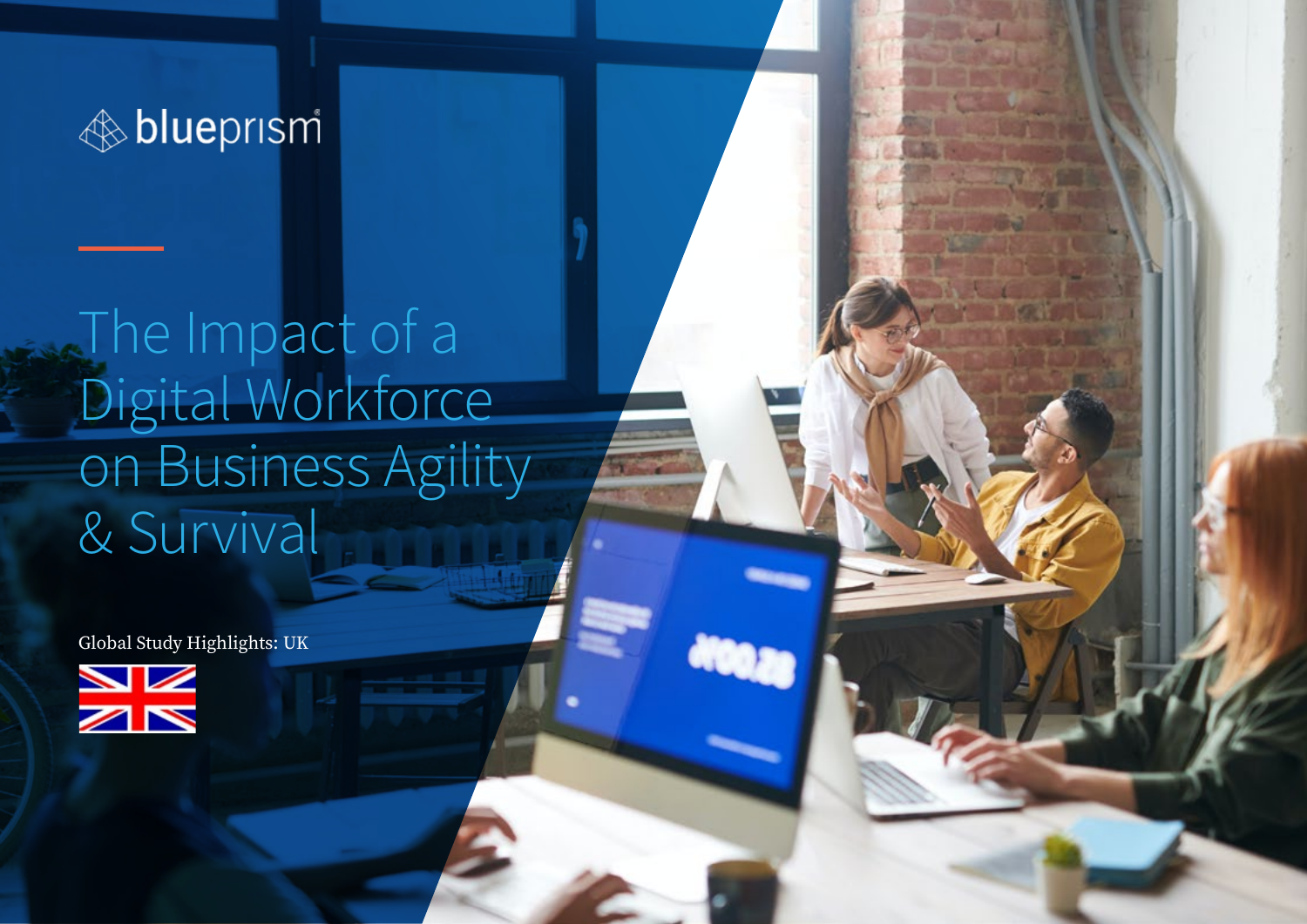# The Critical Role of Automation in the Future of Work

Automation as a Solution to the Global Productivity Problem, and a Driver of Digital Transformation and Business Agility

The role of automation in our lives is changing rapidly to adjust to the demands of the world around us. In our new economic reality, digital transformation has become a top business priority, and organisations are increasingly looking for ways to stay resilient, responsive and competitive. Automation and Artificial Intelligence (AI) are forever changing how businesses think and how employees work. This change is aided by the power of Robotic Process Automation (RPA), which is pivotal to how organisations will survive and thrive in the global economy.

- 1) The role of automation in tackling the global productivity problem
- 2) The challenges facing the adoption of automation in the workplace, and
- 3) How organisations are addressing employee and customer concerns about this adoption

We found that business decision makers around the world strongly believe automation is key to driving digital transformation, further highlighting the impact that these technologies will continue to have on overall global productivity and business agility. The overwhelming majority of business decision makers also agree that RPA and/or intelligent automation is essential for their businesses to remain competitive. These leaders view these technologies as core to their digital transformation efforts and understand that they must adopt them in order to thrive in this tumultuous business environment – and workers are ready and willing to embrace it.

Businesses have to make sure that their employees are properly prepared to face this change in the way they work. If they are not, they risk missing out on making real progress. In a welcome change, a majority of knowledge workers report that they too believe automation improves their job and has a positive impact on the workplace. Our findings indicate that business decision makers and employees are unified on the fact that there are clear benefits to automation, despite the challenges faced by implementing it. The burden is now on organisations to ensure this evolution proceeds smoothly and efficiently so they can stay at the forefront of their industries.



Building upon last year's report analyzing the impact of intelligent automation on the future of work, we continued to investigate the key roles that RPA and intelligent automation play in our changing global workplace. This year, our research focused on: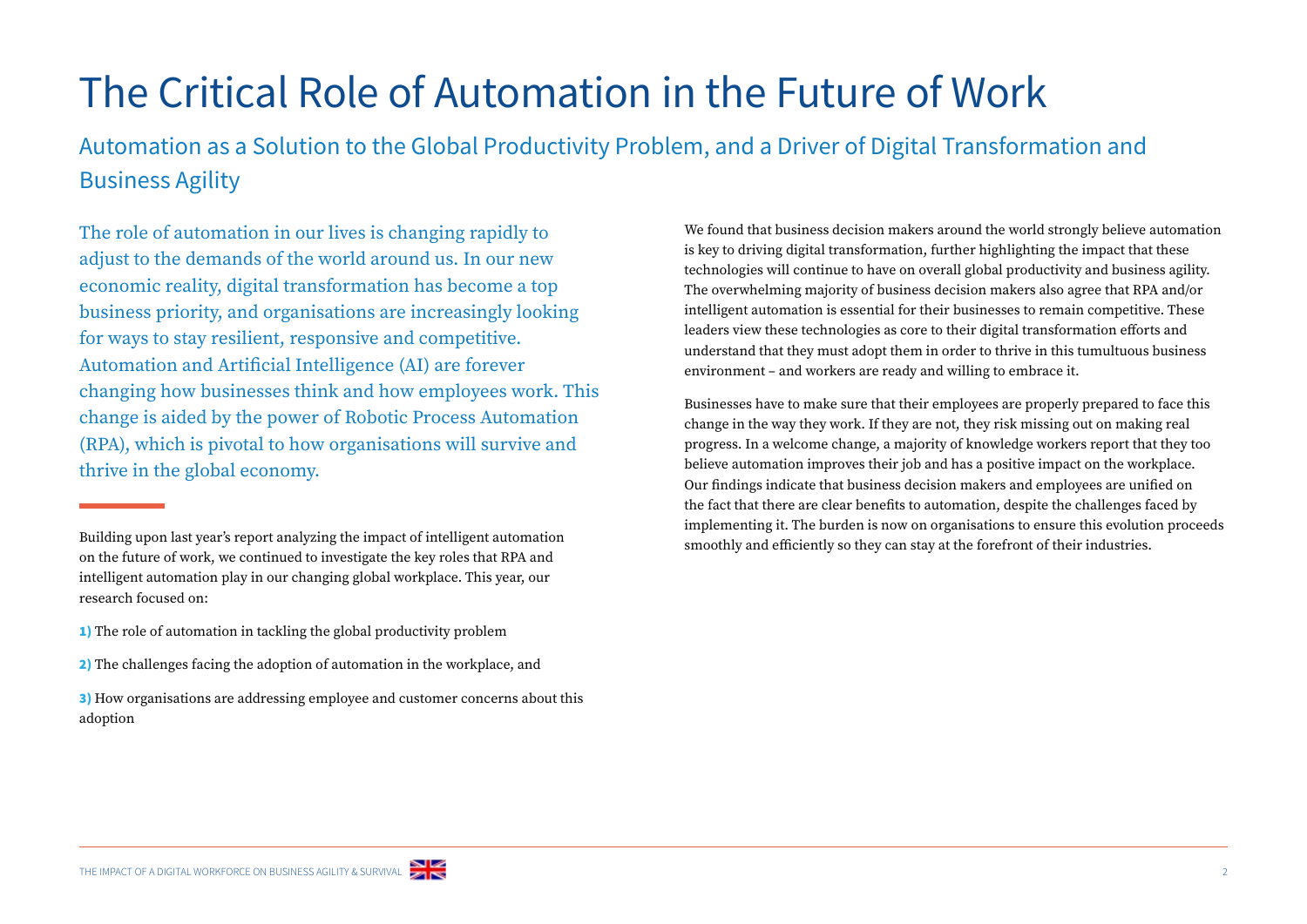## What the Numbers Tell Us



## **92 percent**

of decision makers believe that RPA is important for driving digital transformation



## **86 percent**

of business decision makers see RPA as a solution to the global productivity problem



## **64 percent**

of knowledge workers agree that automation will make their organisation more innovative



## **85 percent**

of business decision makers believe that RPA and/or automation offers more to the business than just time and cost savings



## **83 percent**

of business decision makers believe that their employees would trust working alongside a digital workforce



## **94 percent**

of business decision makers plan to extend the use of automation across their organisations



of knowledge workers feel comfortable in reskilling for a change in work role



### **71 percent**

of knowledge workers believe that using tech to automate tasks would improve their work life

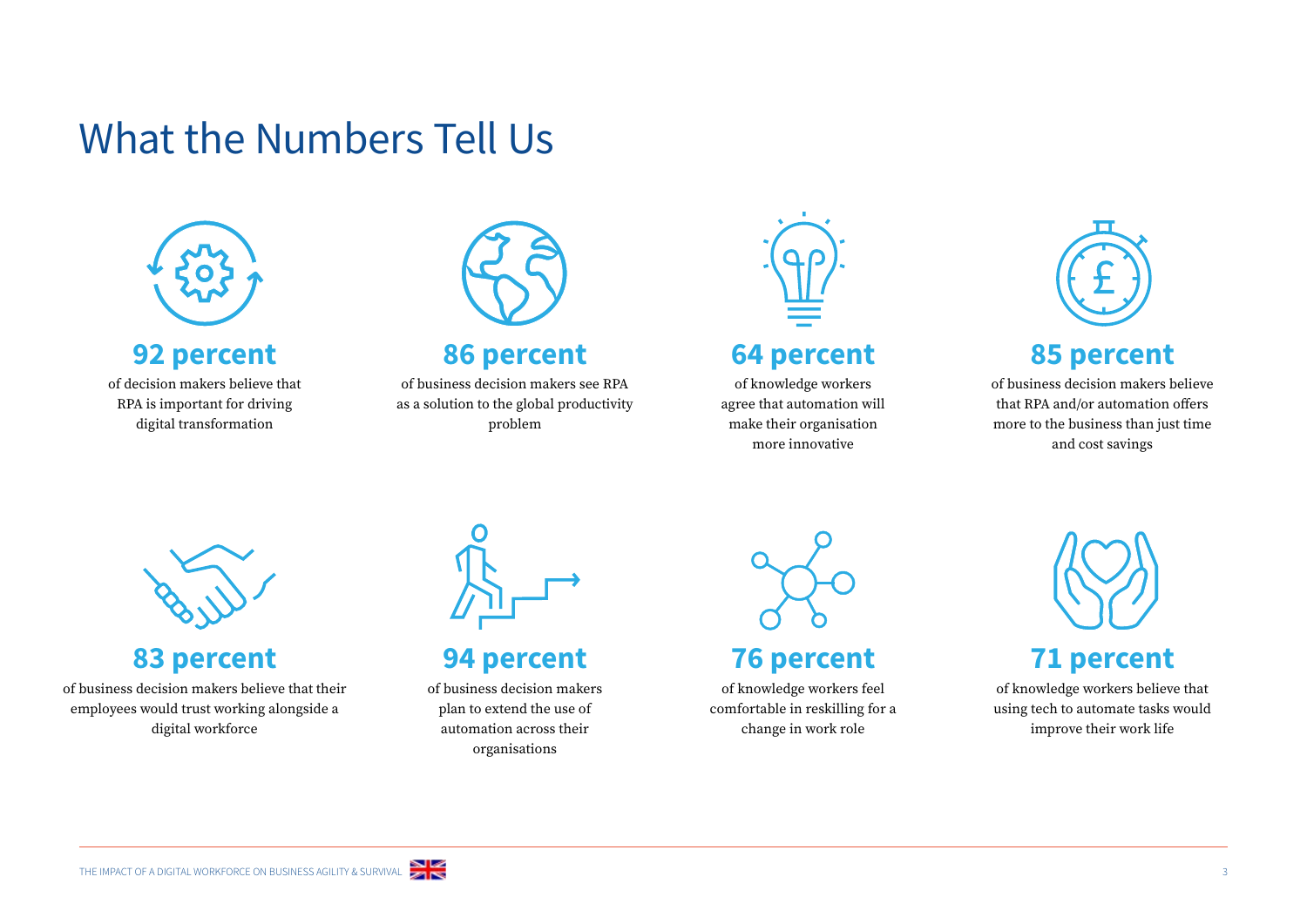# RPA & Automation - Their Effects on **Organisations**



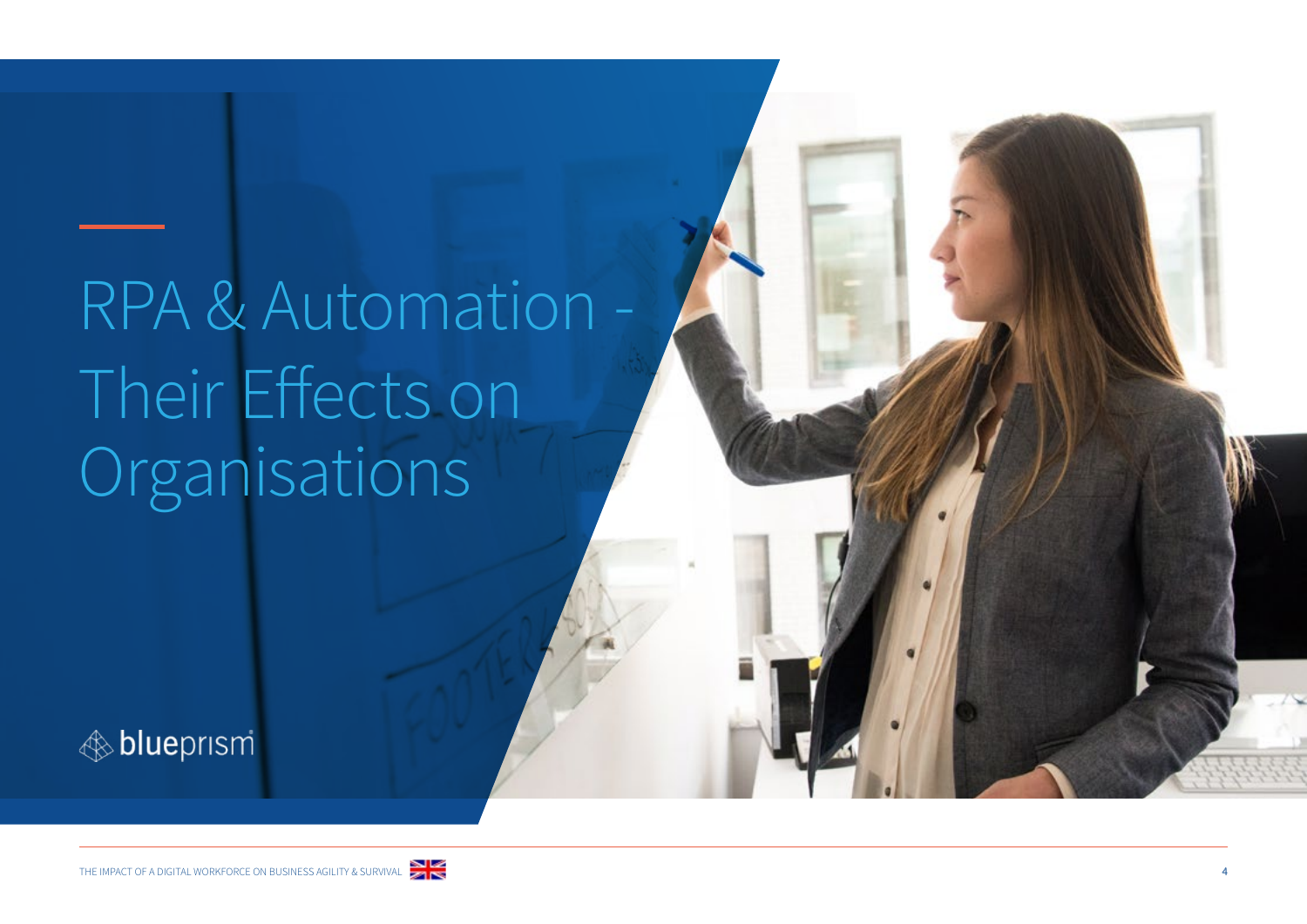# Tackling the Global Productivity Problem

### RPA AND AUTOMATION PRESENT SOLUTIONS TO MANY CHALLENGES THAT ORGANISATIONS FACE

Half of knowledge workers in the UK are struggling with workload demands, of which 72% believe automation would help alleviate the problem.

### BUSINESS DECISION MAKERS

**76%**

**95%**

Three quarters (76%) feel as though they are struggling to meet customer demands – of which almost all (95%) believe that automation would help solve the problem.

> of business decision makers feel as though they are struggling to meet customer demand

of those business decision makers believe that automation would help solve the problem

### BUSINESS DECISION MAKERS

4 in 5 business decision makers see automation (88%) and RPA (86%) as solutions to the global productivity problem.



Knowledge workers are struggling with workload demands, decision makers are struggling to meet customer demands, and too much time is being spent on administrative tasks. These are all issues which the majority believe could be alleviated through automation. With global productivity growth stagnating at one-tenth of what it was 40 years ago for some economies, according to research from the Brookings Institute, new data points to automation technology as a likely solution, and workers are willing and ready to embrace it.



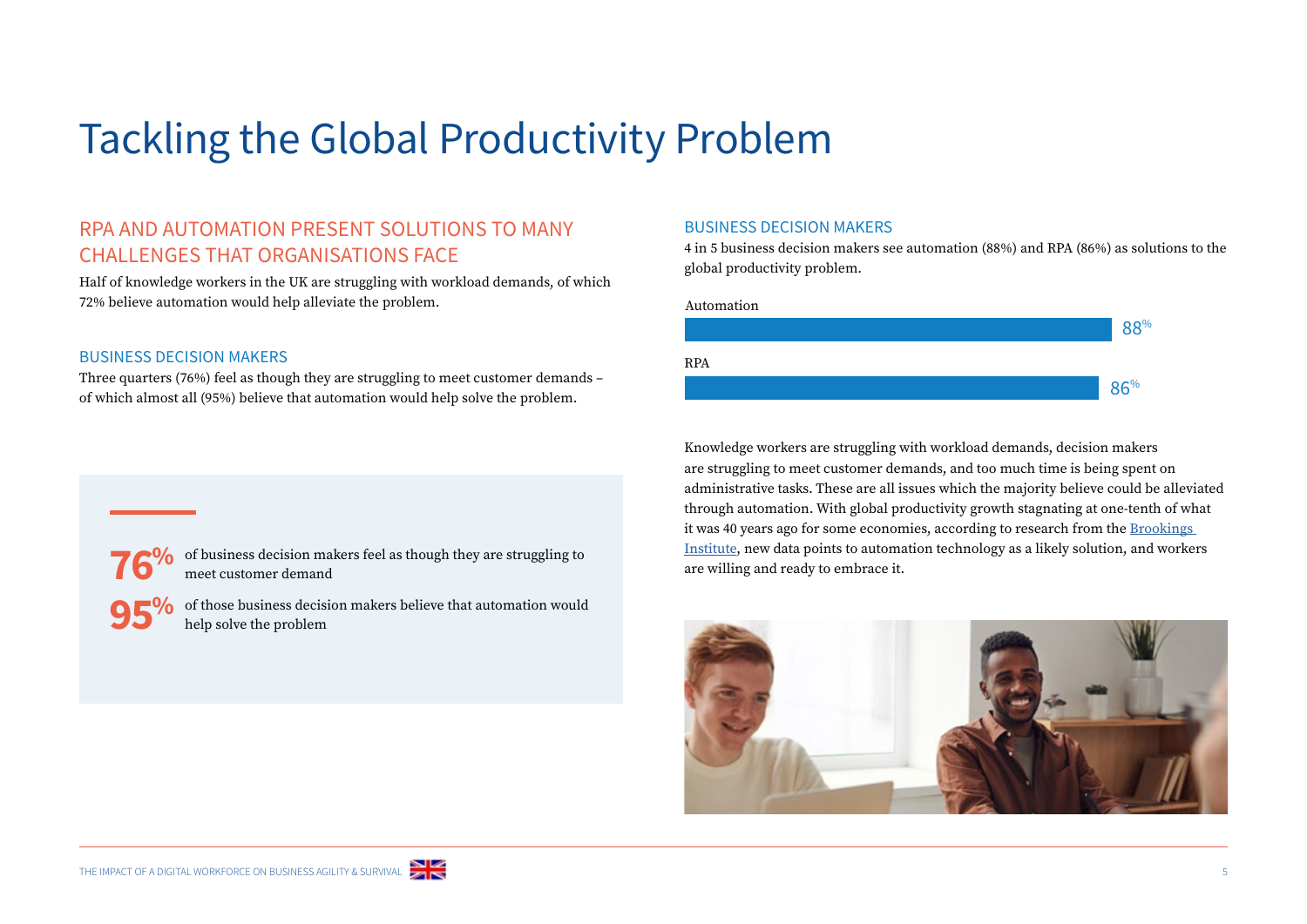

of business decision makers believe that RPA/and or automation offers more to the business than just time and cost savings



**92%**

of business decision makers believe that RPA/and or automation helps their organisation connect siloed departments

of decision makers believe that RPA is important for driving digital transformation while 94% believe automation is important for this

### BUSINESS DECISION MAKERS

Business decision makers in the UK view the following as the key benefits of RPA/automation

Allows team to focus on more strategic work





Business leaders view RPA and automation as core to their digital transformation efforts, and understand that they must adopt the technology or die in this competitive business environment. The benefits of the technology are plentiful and even transcend departmental silos, a challenge that many companies still struggle to address.

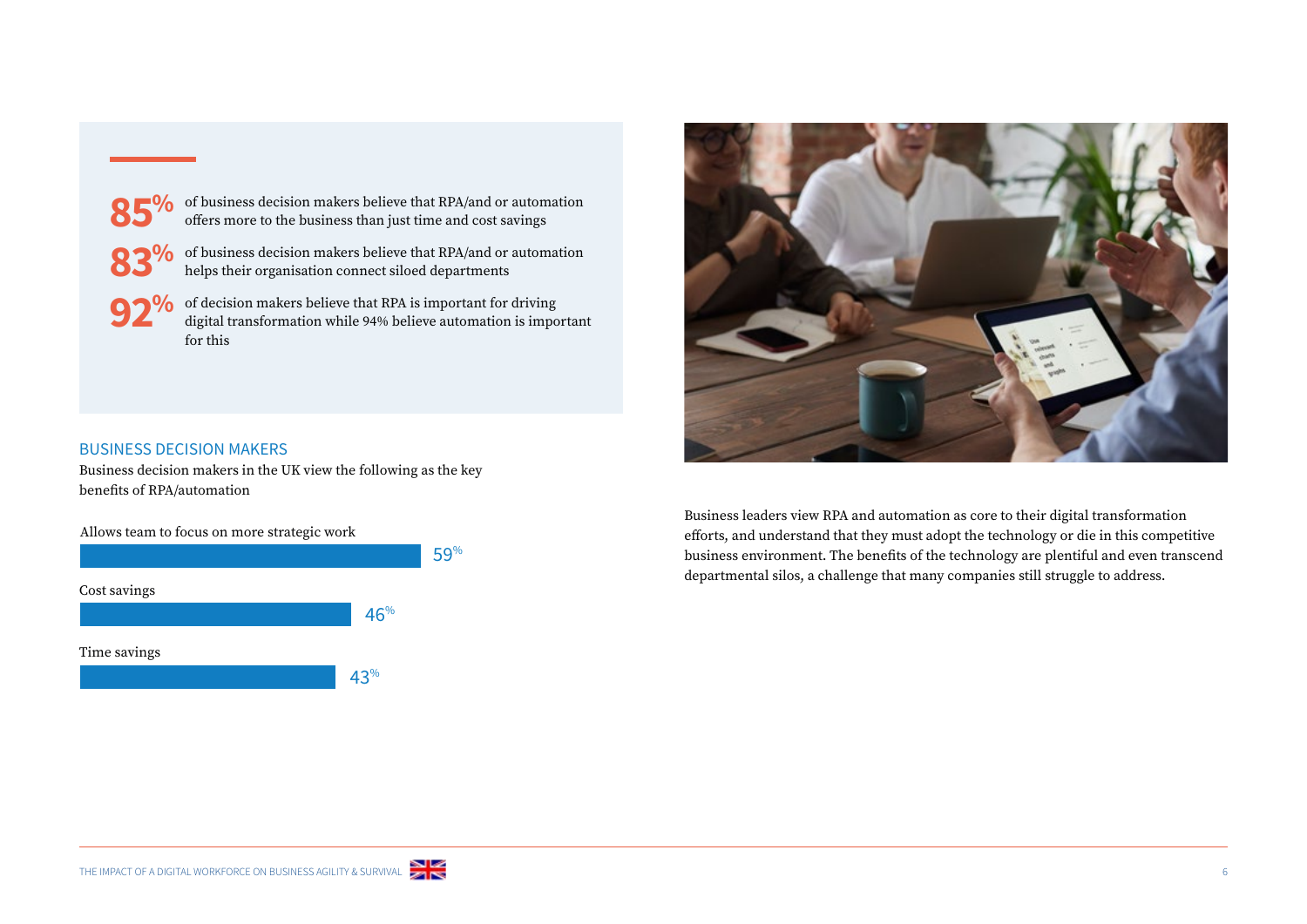### BUSINESS DECISION MAKERS

The top benefit of RPA according to decision makers is that it allows the team to focus on more strategic work (59%).

Knowledge workers view the following as the key benefits of RPA/Automation:





### ARE BUSINESS LEADERS AND THEIR EMPLOYEES ALIGNED ON THE BENEFITS OF AUTOMATION?

Two thirds of knowledge workers agree that automation will make their organisation more innovative (64%) and just over half say it improves their job (55%).

Automation will help make my company more innovative



From improving one's job and saving on time and costs, to allowing teams to focus more on strategic work and making the organisation more innovative, both knowledge workers and decision makers agree that automation offers a great deal of benefits. The more closely aligned on these benefits an organisation's employees are across all levels of the business, the easier it will be to introduce automation and embed Digital Workers as pivotal members of a blended future workforce.

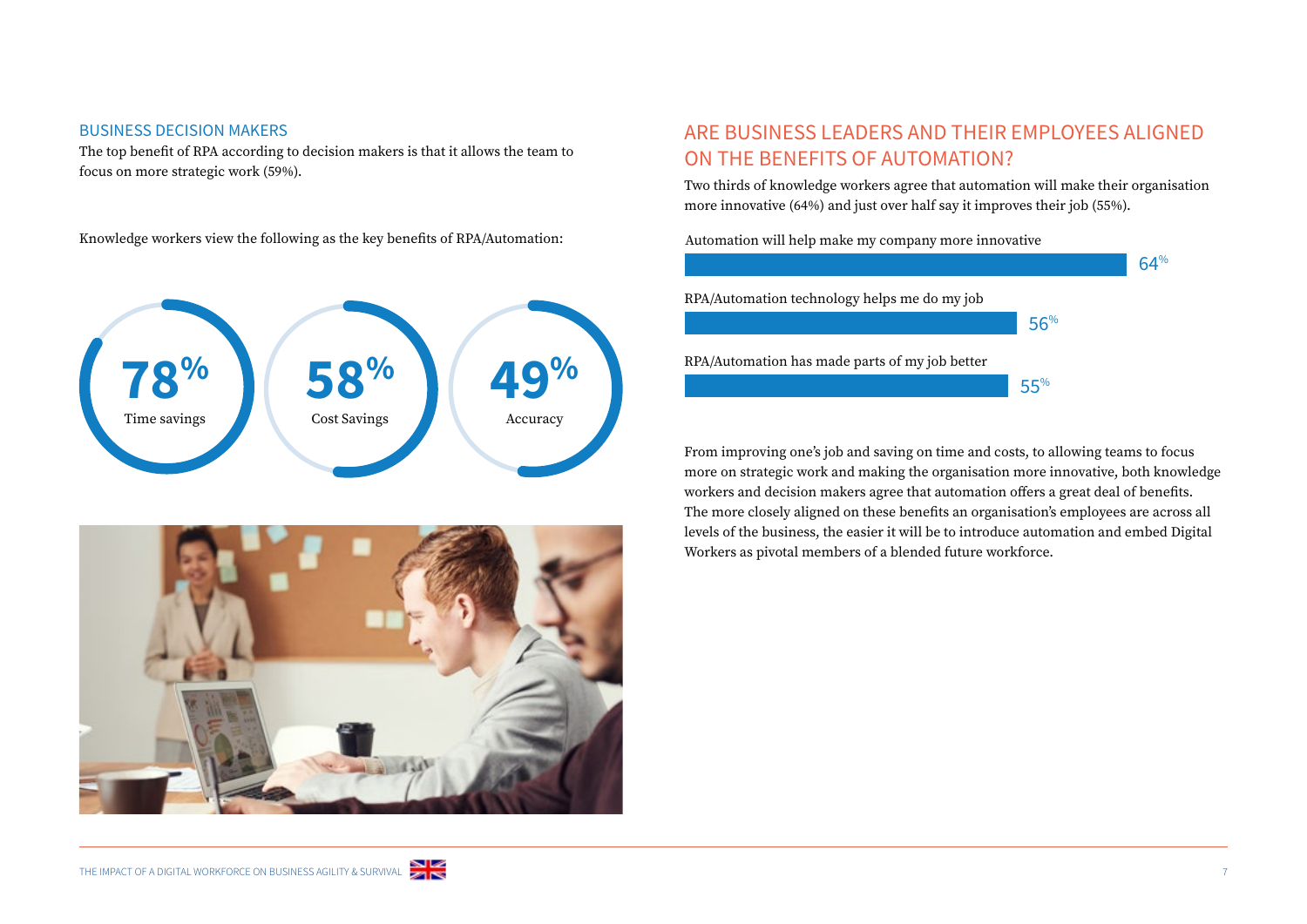# Implementation of Automation and RPA



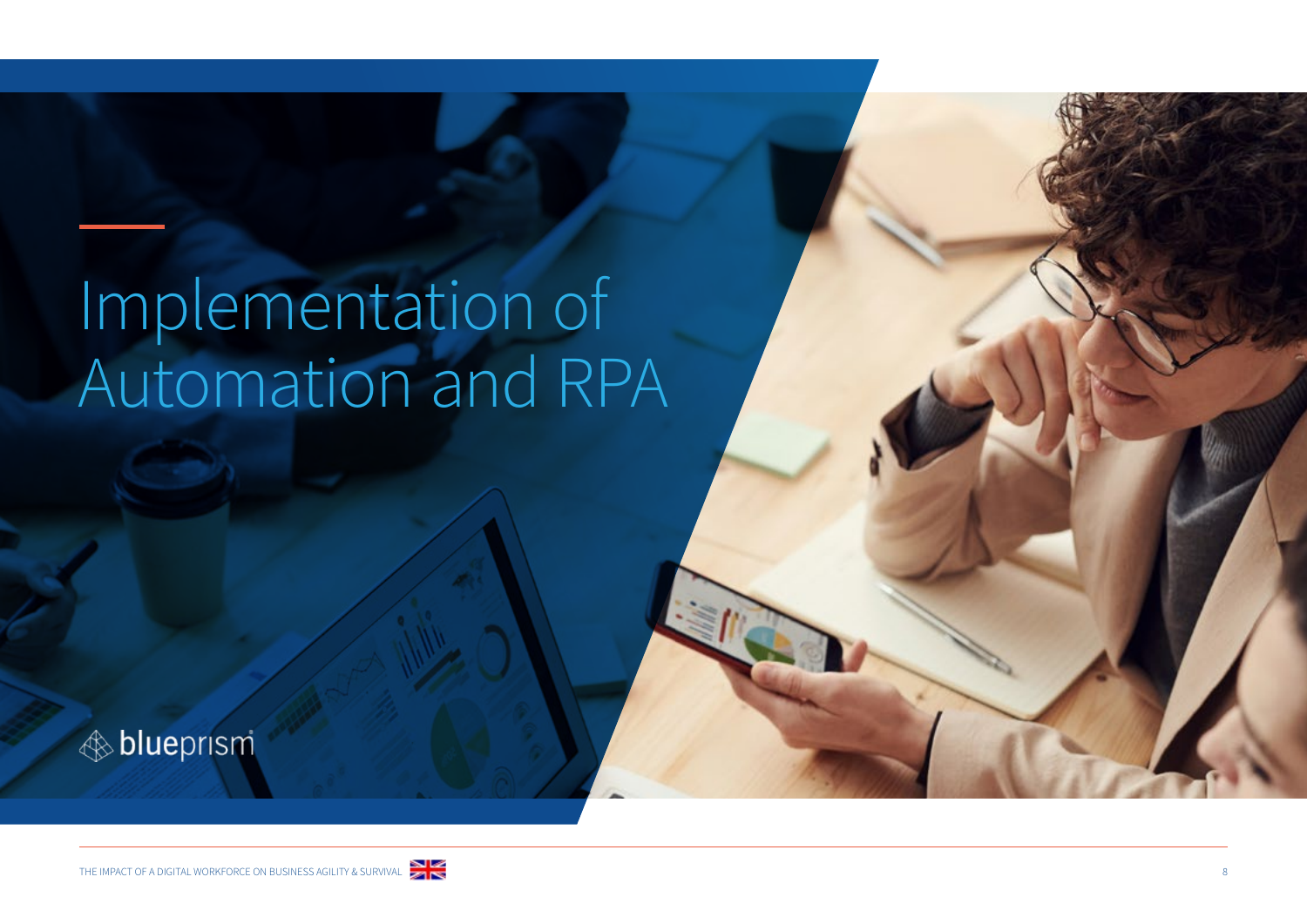# Business Implementation of RPA on Upswing

### DECISION MAKERS ARE READY TO REAP THE BENEFITS, KNOWLEDGE WORKERS CLOSE BEHIND

Business leaders in the UK are ready to deploy automation and reap the benefits. A significant majority have plans in place to roll out automation across their organisations, with a goal of seeing benefits not just in time and cost savings, but also the ability to scale other emerging technologies. While there's an eagerness to deploy automation and, in many cases, plans in place to do so, there remain challenges as business leaders pursue their automation ambitions.

### BUSINESS DECISION MAKERS AND KNOWLEDGE WORKERS

The majority of both knowledge workers and decision makers agree that their organisations understand and are prepared for automation, from meeting requirements (85%) to having solid security processes (82%).

My organisation dedicates time to understand how automation can grow and scale across the business

Our digital workers meet policy requirements set by our organisation

82%

We have solid security processes in place for our digital workers

80%

### BUSINESS DECISION MAKERS

Almost all organisations plan to extend their use of automation.

**94%**

of business decision makers plan to extend the use of automation across their business

of business decision makers have a clear plan for rolling out the use of automation across their business **93%**

### BUSINESS DECISION MAKERS

4 in 5 decision makers believe that despite automation being rolled out and understood, they are struggling to apply it (84%) and more thought needs to be put into its application (77%).





64%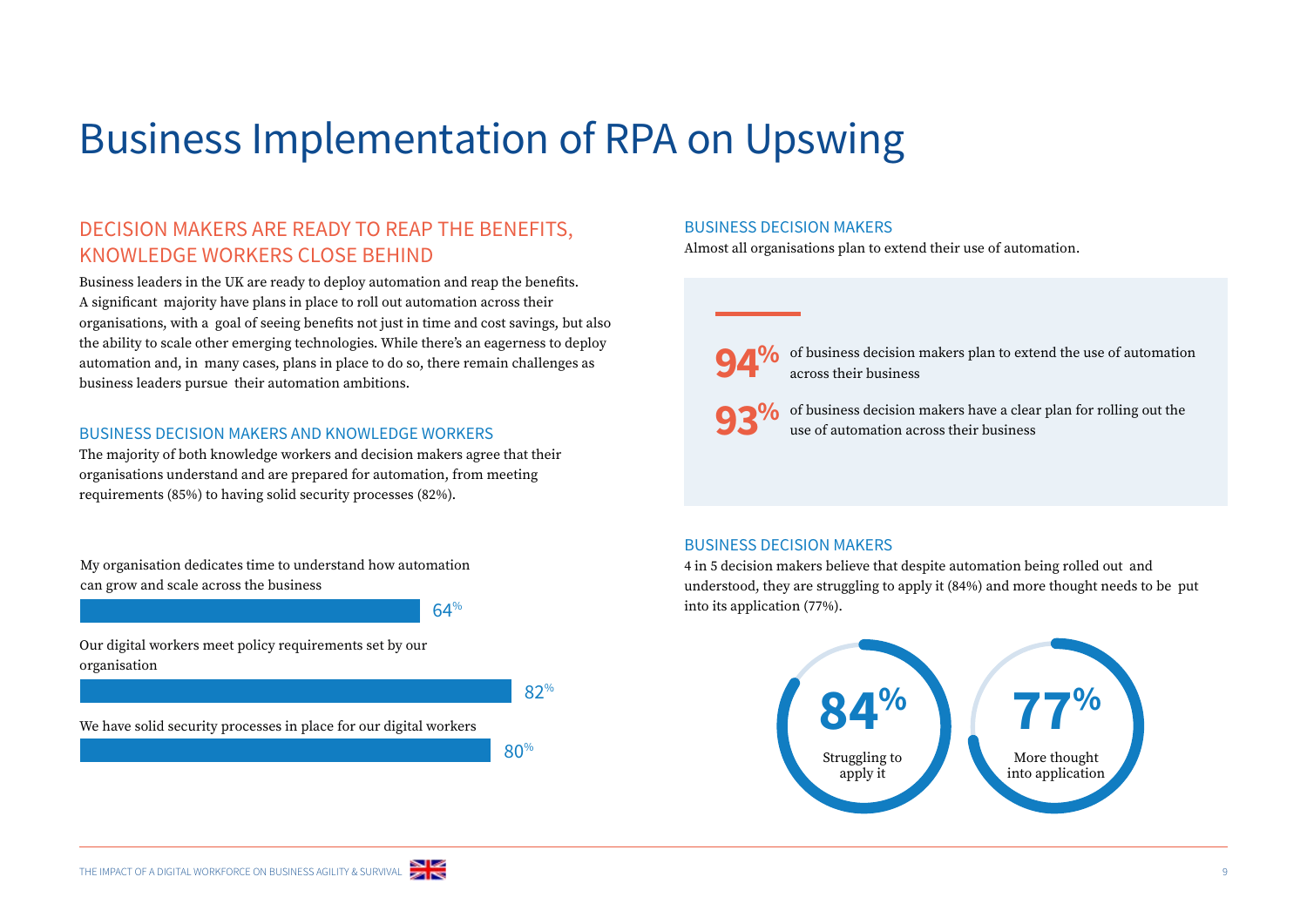

**65%**

**93%**

of decision makers believe that their organisation is effective at applying automation within the workplace

**90%** of business decision makers believe that their organisation knows how to maximize the potential of RPA knows how to maximize the potential of RPA

Our research finds a slight discrepancy between how knowledge workers and decision makers view the efficacy of their businesses' automation initiatives. Overall, decision makers are more likely than knowledge workers to believe that their organisation is applying automation effectively and that its integration into the workforce has been a seamless process. This reveals a communication gap about where automation is being deployed, how the rollout is progressing and a timeline for future implementation plans. More transparency into the overall process and the benchmarks set by the organisation will help employees to be fully supportive of these efforts as they continue.

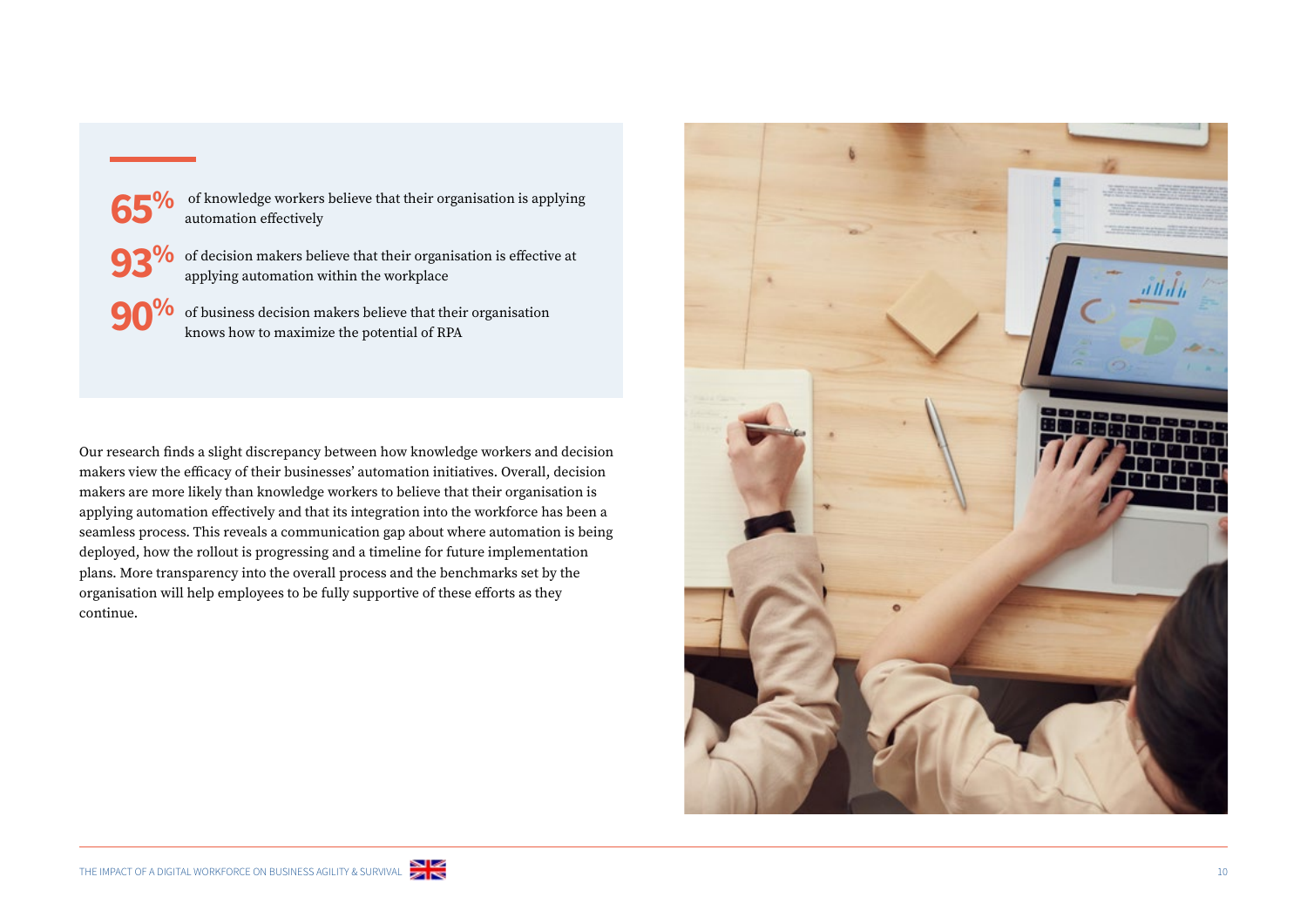# **Communication** Around RPA & Automation





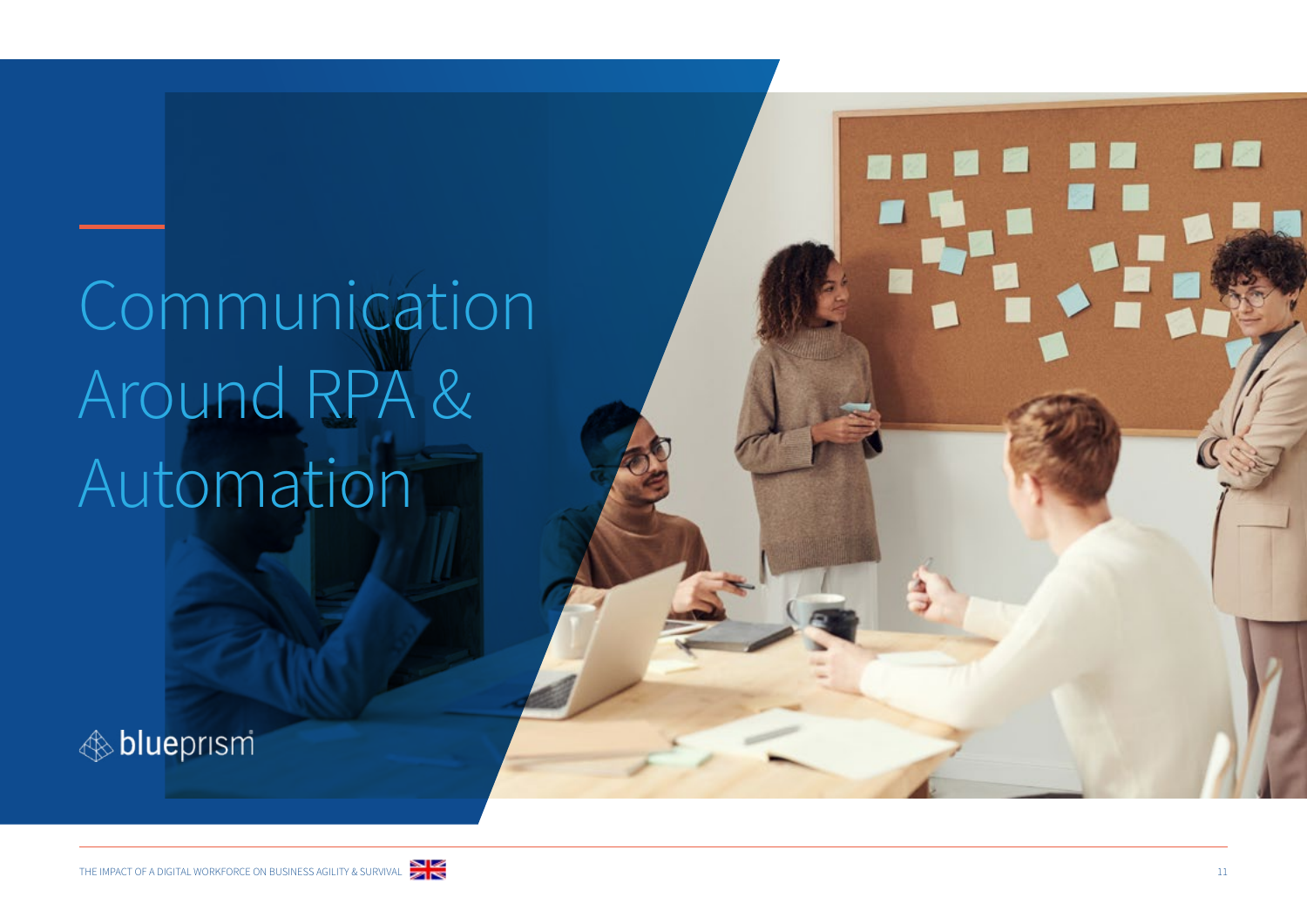# When it Comes to Effective Implementation, Communication is Key

### BUSINESS DECISION MAKERS

Decision makers are overestimating their clarity towards employees regarding automation and how it will impact them.

### BUSINESS DECISION MAKERS AND KNOWLEDGE WORKERS

While almost all decision makers (97%) believe that the communication regarding their organisations' rollout of automation was successful, just 60% of knowledge workers believe the same.

### Business decision makers Knowledge workers 97% 60%

### KNOWLEDGE WORKERS

Two thirds of knowledge workers know who to approach with questions about changes due to automation (66%).



The huge economic impact of RPA cannot be realized without people. Businesses have to make sure that their employees are properly prepared to face this change in the way they work. If they are not, they risk missing out on making real progress. The data shows that decision makers seem to be over estimating how effective and successful their communication has been regarding the rollout of automation. As organisations move forward with plans to make automation a critical part of their business structure, they will need to prioritize bridging the communication gap, or risk losing the satisfaction and engagement of their employees.

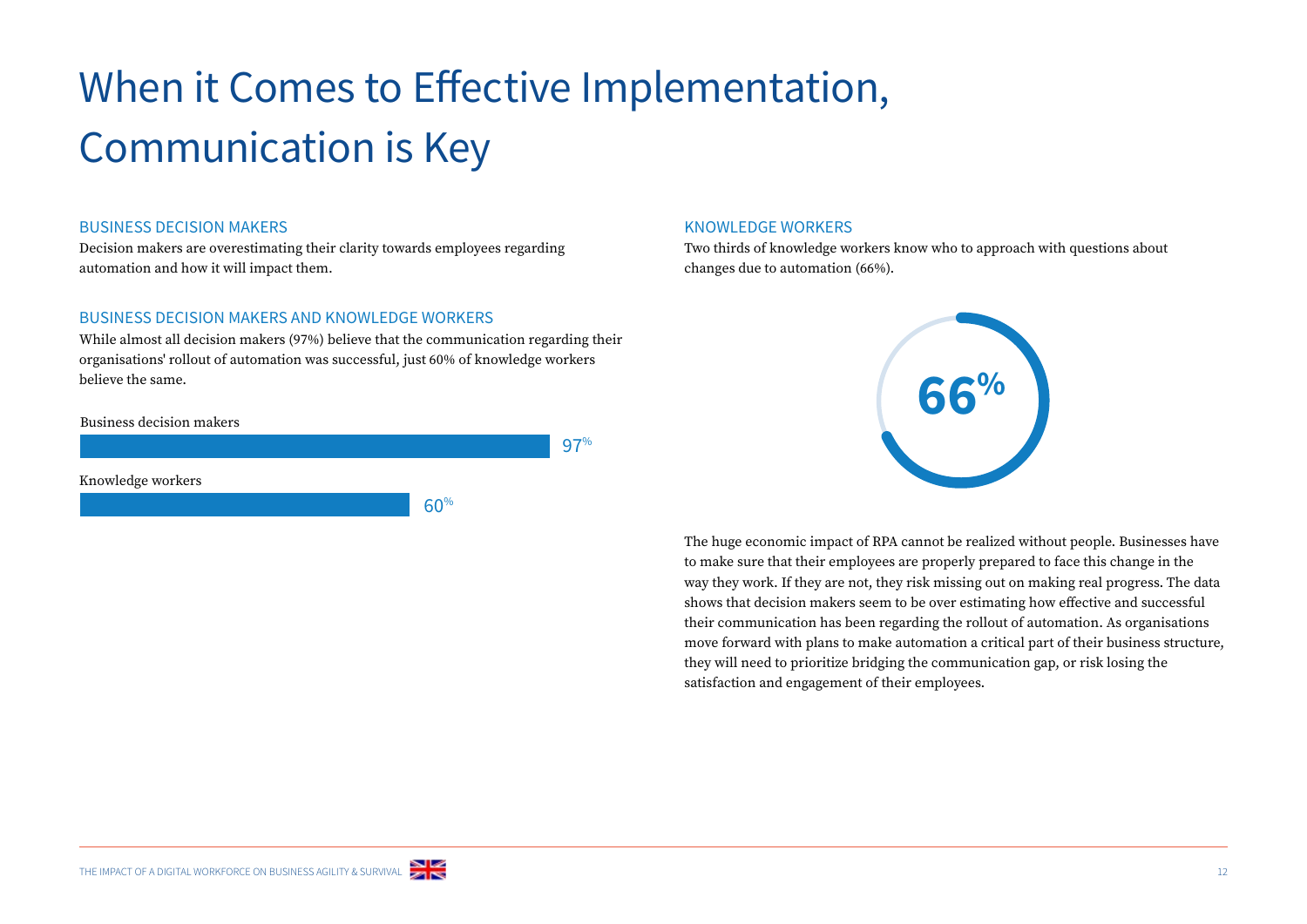#### BUSINESS DECISION MAKERS

Nearly half of employers have talked to their employees about RPA (45%). Of these, three quarters have discussed how it would affect their jobs (76%).



#### BUSINESS DECISION MAKERS

Over half of employers have talked to their employees about Automation (53%). Of these, 7 in 10 have discussed how it would affect their jobs (70%).



While the benefits of automation are recognized consistently across the workplace, businesses are still challenged with introducing Digital Workers in a way that facilitates seamless adoption and automation success. Communication remains critical when rolling out automation and RPA, and those organisations that go to great lengths to effectively communicate how these technologies will directly impact jobs will ultimately reap all of the benefits that RPA and automation have to offer.

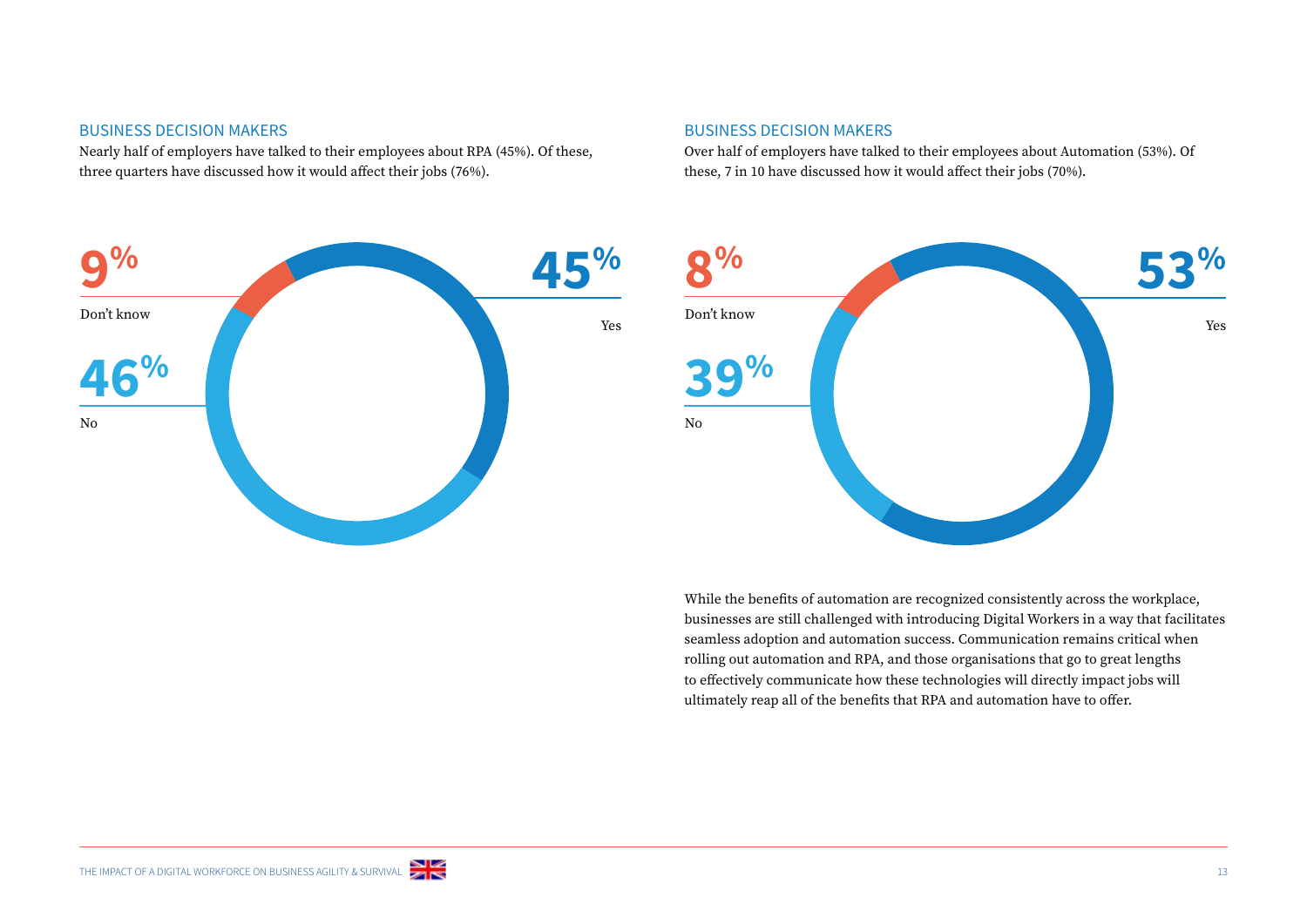# An Adapting Workforce



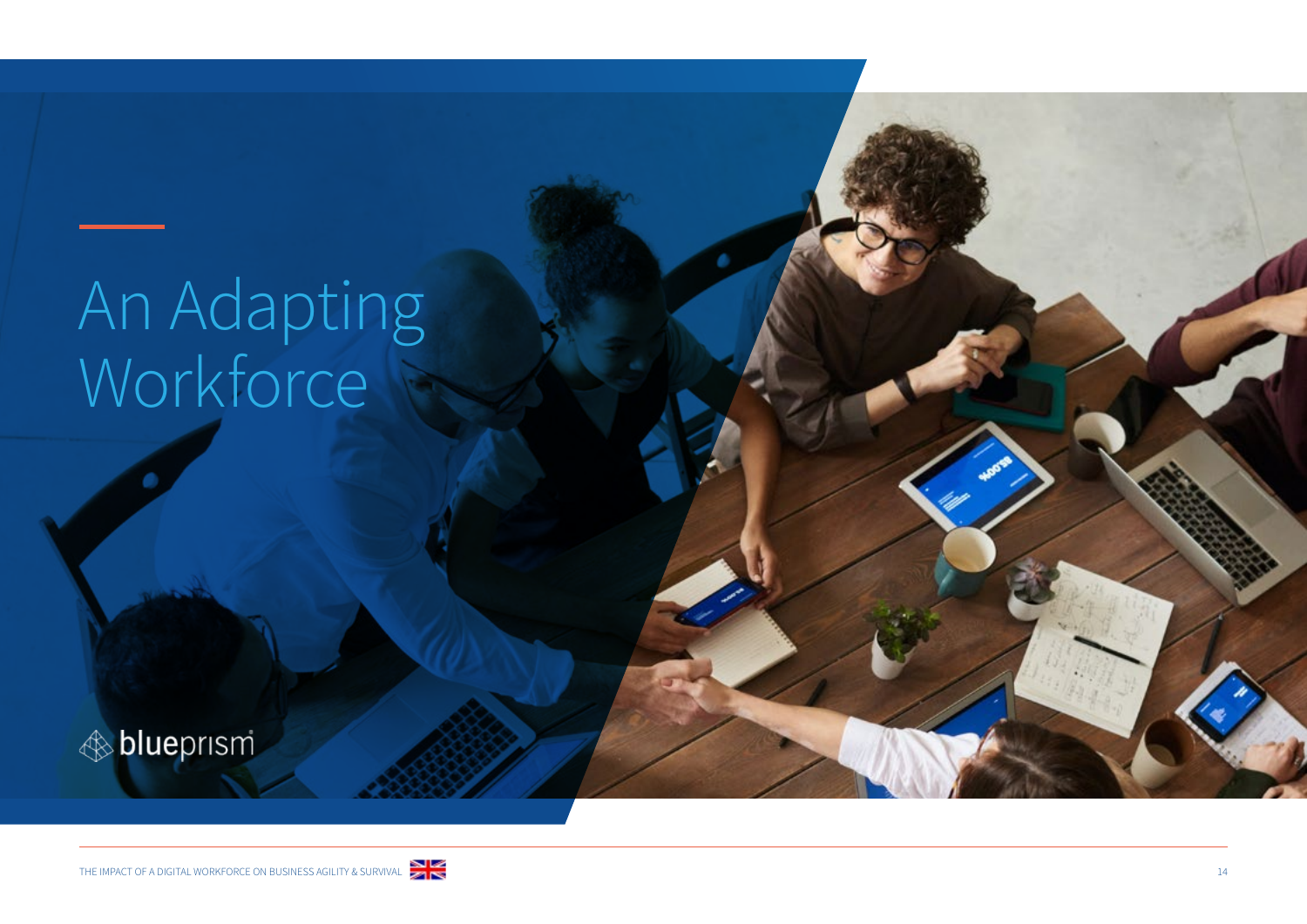# Growing Trust in Automation and a Willingness to Reskill Alongside Digital Colleagues

83%

85%

### BUSINESS DECISION MAKERS

Decision makers in the UK are positive in their outlook on the relationship between staff and digital workforces:

#### Adopting new tech will attract the most talent

New hires are prepared to work with a digital workforce



### KNOWLEDGE WORKERS

Majority of knowledge workers (84%) feel that they understand how technology will impact their jobs. Almost half are even excited at the opportunities that automation will create (47%), an aspect that is overestimated by decision makers (66%).

## **84%**

 of knowledge workers understand how technology will impact their jobs

of knowledge workers are excited at the opportunities that automation will create **47%**

of business decision makers are excited at the opportunities that automation will create **66%**

Overall, there's a growing level of trust in and adaptation to digital colleagues. With almost half of knowledge workers excited at the opportunities that automation will create, employees are continuously moving to embrace the benefits of automation. The businesses that provide employees with guidance and learning as Digital Workers are introduced will enable the smoothest transition.

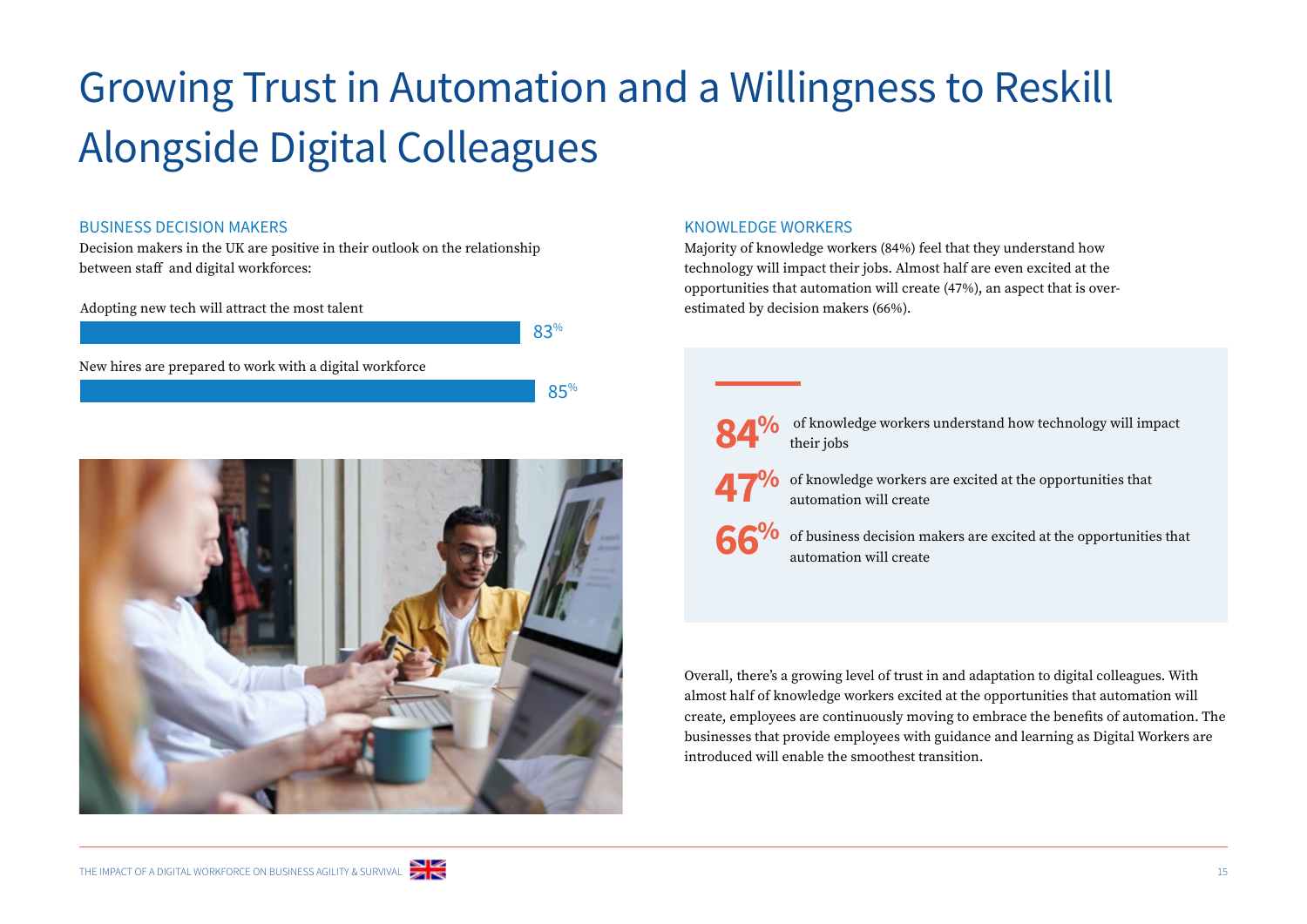### BUSINESS DECISION MAKERS AND KNOWLEDGE WORKERS

3 in 5 knowledge workers in the UK believe that their employers should do more to build trust between the human and digital workforces (62%) while 88% of decision makers agree that this is something they have to work on.

### BUSINESS DECISION MAKERS

According to a majority of business decision makers in the UK:

#### Their employees would trust working alongside a digital workforce



 of companies provide learning opportunities for new skills/ qualifications when they introduce technologies that will transform their job **69%**

of these do so on a continuous basis

**81%**

**71%**

believe it is the employers' responsibility to reskill or re-educate **78%** believe it is the employers' respons staff if they implement automation

of knowledge workers feel comfortable in reskilling for a change in work role **76%**

> of knowledge workers believe that using tech to automate tasks would improve their work life

Organisations are still overcoming challenges to introducing automation, but leaders see positive change on the horizon. Two-thirds of knowledge workers report that automation improves their job, and 3 in 4 feel comfortable reskilling for a change in work role (76%). As organisations become more adept at communicating automation strategies, both business leaders and employees alike will reap the benefits of RPA and automation with greater speed and frequency.



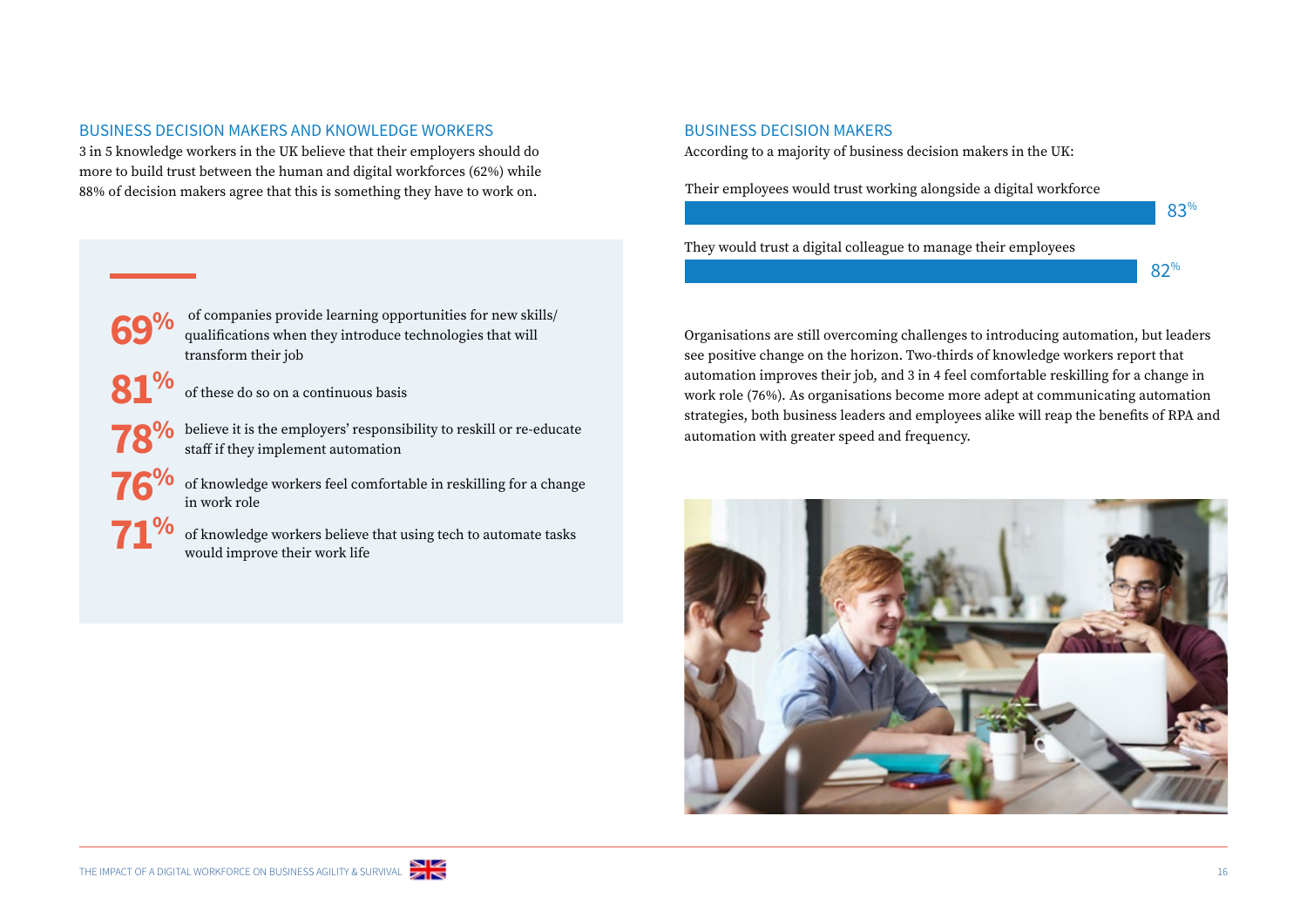# Contact Us





Identify<br>Your topic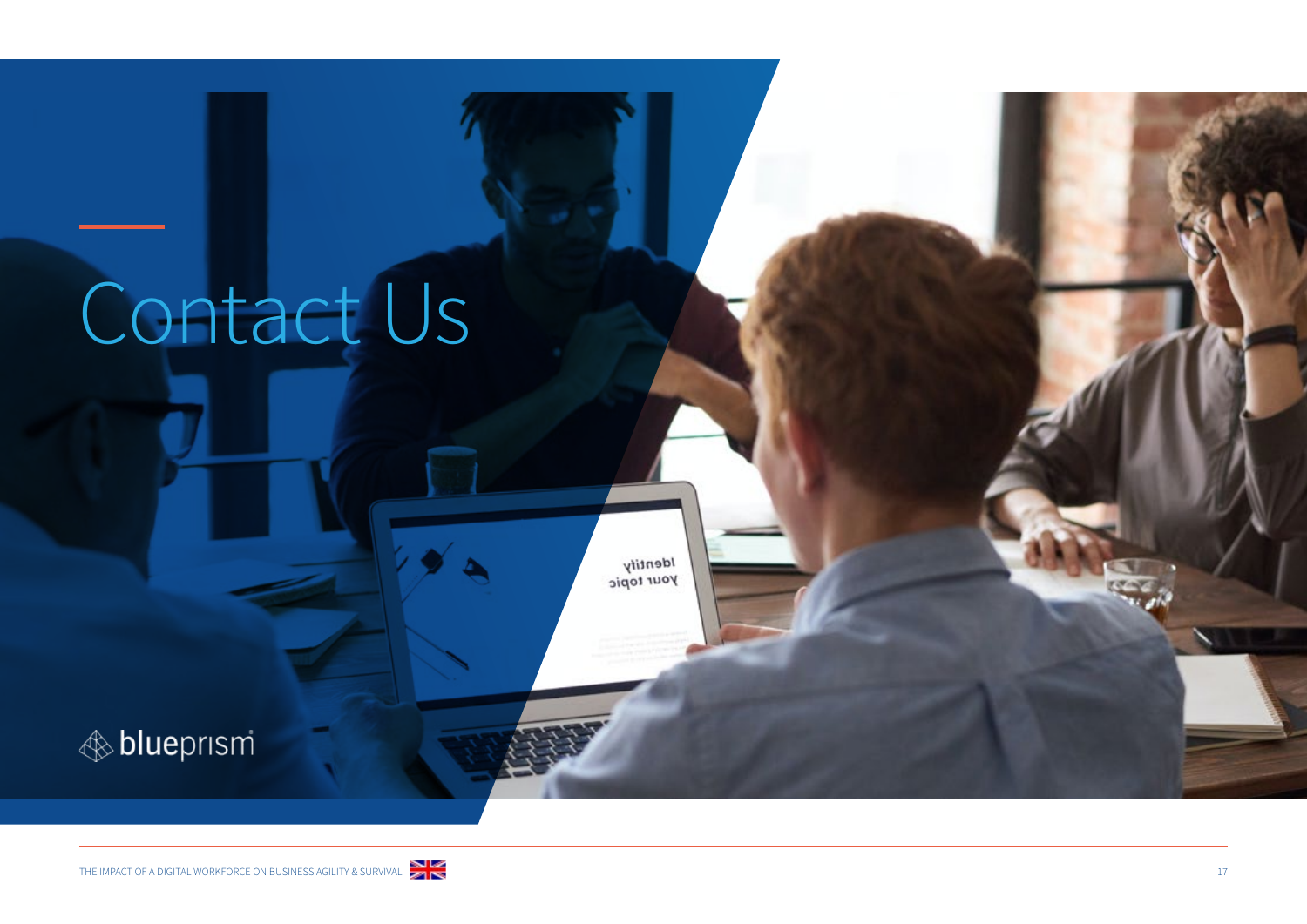Business leaders are increasingly turning to RPA and automation to address many of the challenges of working in our current economy. Across every industry, the need for automation and RPA is widely felt. Global productivity has stalled, and businesses are struggling to maintain digital transformation initiatives and remain competitive against their peers. However, these technologies may present the solution to many of the challenges businesses are facing, with the benefits seen by decision makers and knowledge workers alike.

While it's clear that business decision makers and employees are unified on the fact that there are benefits to automation, there's a communication gap regarding how automation is being deployed. The responsibility is now on organisations to ensure this evolution proceeds smoothly and efficiently so they can stay at the forefront of their industries.

Ultimately, people will continue to be the element that sets a business apart and the huge economic impact of RPA cannot be realized without them. Businesses have to make sure that their employees are properly prepared to face this change in the way they work in order to reap the true benefits of RPA and automation.

Find out more at **www.blueprism.com**

**C** Talk to our team: UK: +44 (0) 330 321 0055

### About Blue Prism

Blue Prism's vision is to provide a Digital Workforce for Every Enterprise. The company's purpose is to unleash the collaborative potential of humans, operating in harmony with a Digital Workforce, so every enterprise can exceed their business goals and drive meaningful growth, with unmatched speed and agility.

Fortune 500 and public-sector organisations, among customers across 70 commercial sectors, trust Blue Prism's enterprise-grade connected-RPA platform, which has users in more than 170 countries. By strategically applying intelligent automation, these organisations are creating new opportunities and services, while unlocking massive efficiencies that return millions of hours of work back into their business.

Available on-premises, in the cloud, hybrid, or as an integrated SaaS solution, Blue Prism's Digital Workforce automates ever more complex, end-to-end processes that drive a true digital transformation, collaboratively, at scale and across the entire enterprise.

Follow Blue Prism **T** Twitter @blue\_prism and **fin** LinkedIn

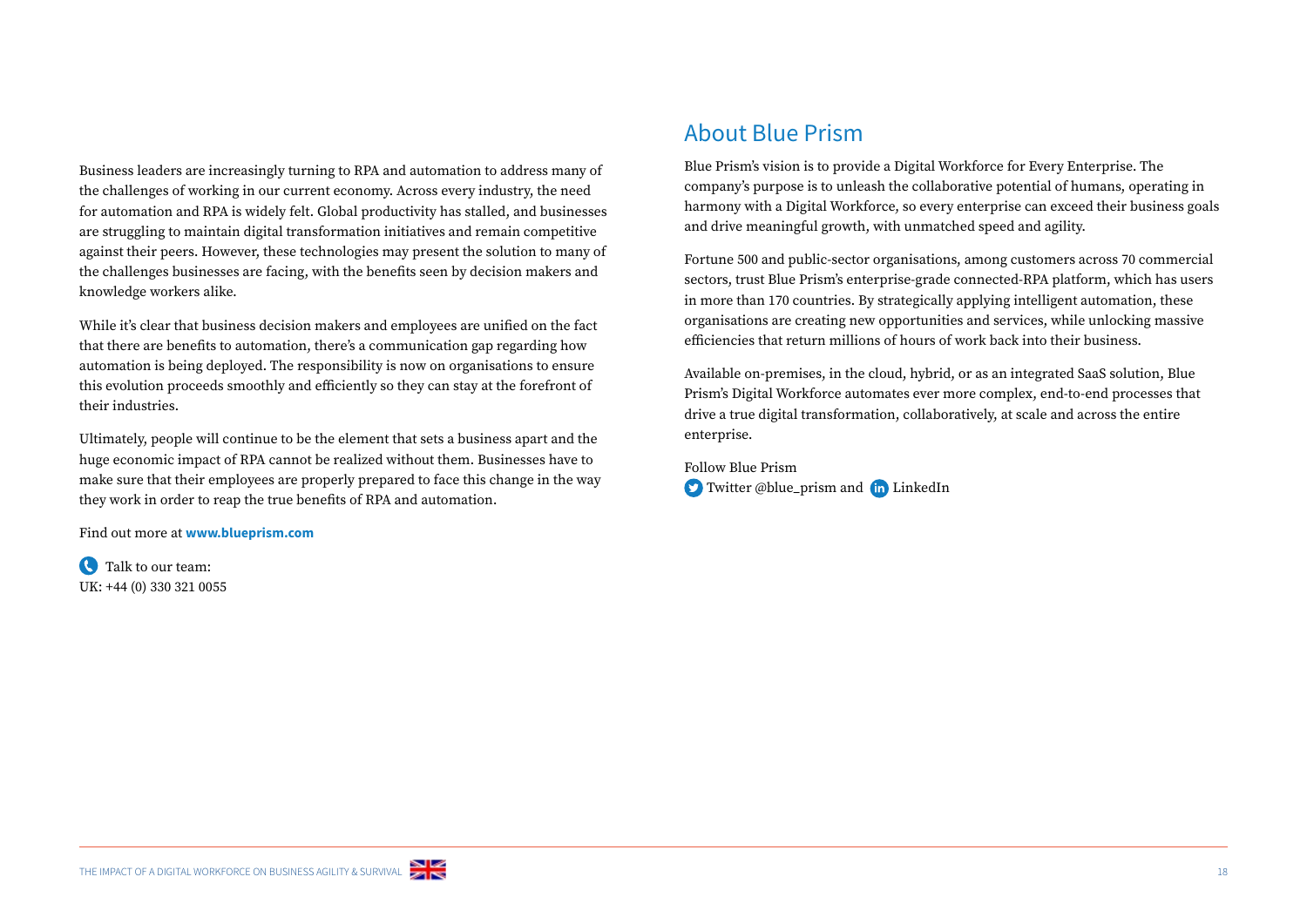# Methodology